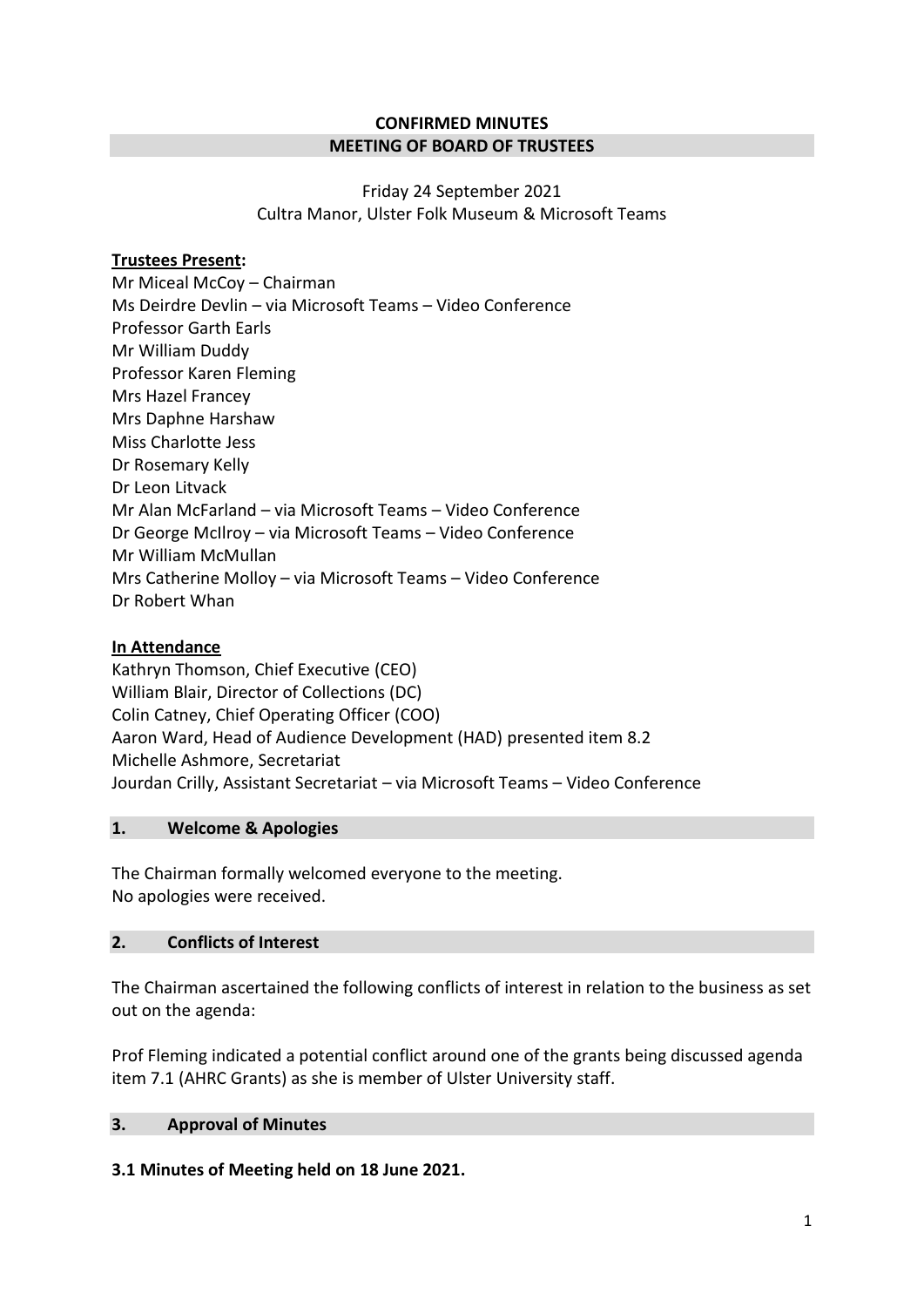Trustees approved the Minutes of the Board Meeting held on 18 June 2021.

Proposed by: Dr Whan Seconded by: Miss Jess

#### **4. Matters Arising**

# **4.1 Update on Actions from previous meeting held on 18 June 2021.**

The CEO advised the Trustees on the summary of actions from the meeting held on 18 June 2021.

Action 1 is complete. Action 2 will be complete at the December Board meeting with a presentation on the Volunteering Strategy.

#### **5. Business of Chairman**

## **5.1 Business Planning Diary**

The Board reviewed and agreed the schedule of proposed dates of Board Meetings to the end of 2022. The schedule of proposed dates remain on Fridays. The Chairman advised going forward Committee and Board meetings will be in person with the option to attend virtually if agreed in advance with the Chair.

## **5.2 Board Work Plan**

The Board noted the Work Plan.

# **5.3 Advocacy Engagements Verbal Update**

The Chairman reminded the Board that it was agreed in August 2019 that advocacy updates would be a standing item to allow Trustees to report on any recent engagements.

- Mrs. Harshaw advised that while attending the Triangle Housing Association Board she had outlined what National Museums NI could offer across all its sites to work in partnership. The information and opportunity were received with enthusiasm.
- Ms. Devlin had the opportunity at a recent event to talk with the Executive Producer of the Antiques Roadshow following recent filming carried out at the Ulster Folk Museum. The Executive Producer gave praise to National Museums NI staff and the site.

## **5.4 Board Self-Assessment Action Plan**

The Chairman spoke to the actions agreed at the last meeting following the Board's annual self-assessment:

- Increased communication required between Trustees the Chair noted that this first in person meeting was facilitating this;
- Wider environment engagement with other colleagues in ALBs the Chair drew attention to the CEO engagements detailed in the report at agenda item 7.1. He also advised that he will be attending the DfC ALB Chairman's Forum which is scheduled for 5th October 2021; and,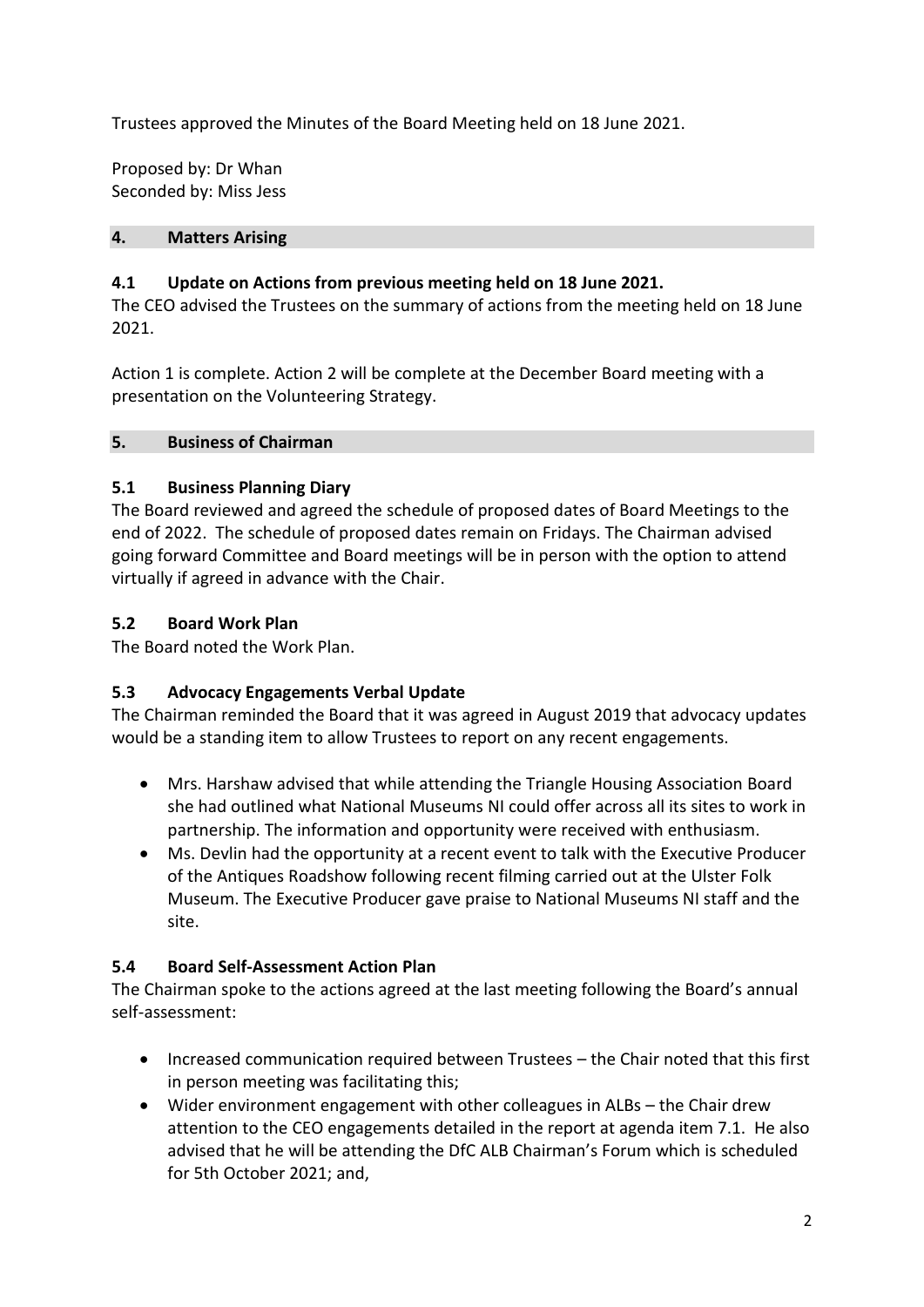Development of Trustees post induction – the Chair confirmed with all new members of the Board that they had been content with their induction programme.

## **6. Loans & Disposals**

## **6.1 Loans approved by GP&F**

Trustees noted the loans approved by the GP&F Committee on behalf of the Board at its meeting on 21 May 2021.

# **6.2 Disposals for Approval**

Trustees approved the Disposals for Approval as presented. Two actions were agreed:

- The DC to review the template for disposals and update as appropriate
- A presentation on the Collections Development Policy (including disposals) to be arranged for Trustees

Proposed by: Mrs Francey Seconded by: Dr Litvack

# **7. Business of Chief Executive**

# **7.1 Chief Executive's Report**

The Chief Executive reviewed the above report in discussion with Trustees, commenting specifically on:

- Ulster Folk Museum the development stage application for £12.5m grant from the NLHF Heritage Horizons Awards was unfortunately not successful. We received positive feedback that the project was assessed to have a strong vision and we have been encouraged to submit a new application to a separate NHLF Programme for a lesser amount. Meantime a funding strategy has been developed and an application submitted by Ards and North Down Borough Council (ANDBC) to the Complementary Fund (CF)
- Ulster American Folk Park has been earmarked as a redevelopment project in the draft Mid-South Regional Growth Deal
- Ulster Museum the Strategic Outline Case for the redevelopment of the Ulster Museum received good feedback from DfC and the development of the Outline Business Case is now being progressed
- Ulster Transport Museum July saw the opening of the Museum of Innovation gallery at Dalcoolin, which, over the next few years, will provide further insights to the future direction of the Ulster Transport Museum
- Museum on the Move have been a real success story to come from lockdown. The programme attracted many schools whose engagement with National Museums NI had lapsed. One in five school had not participated in our programmes for more than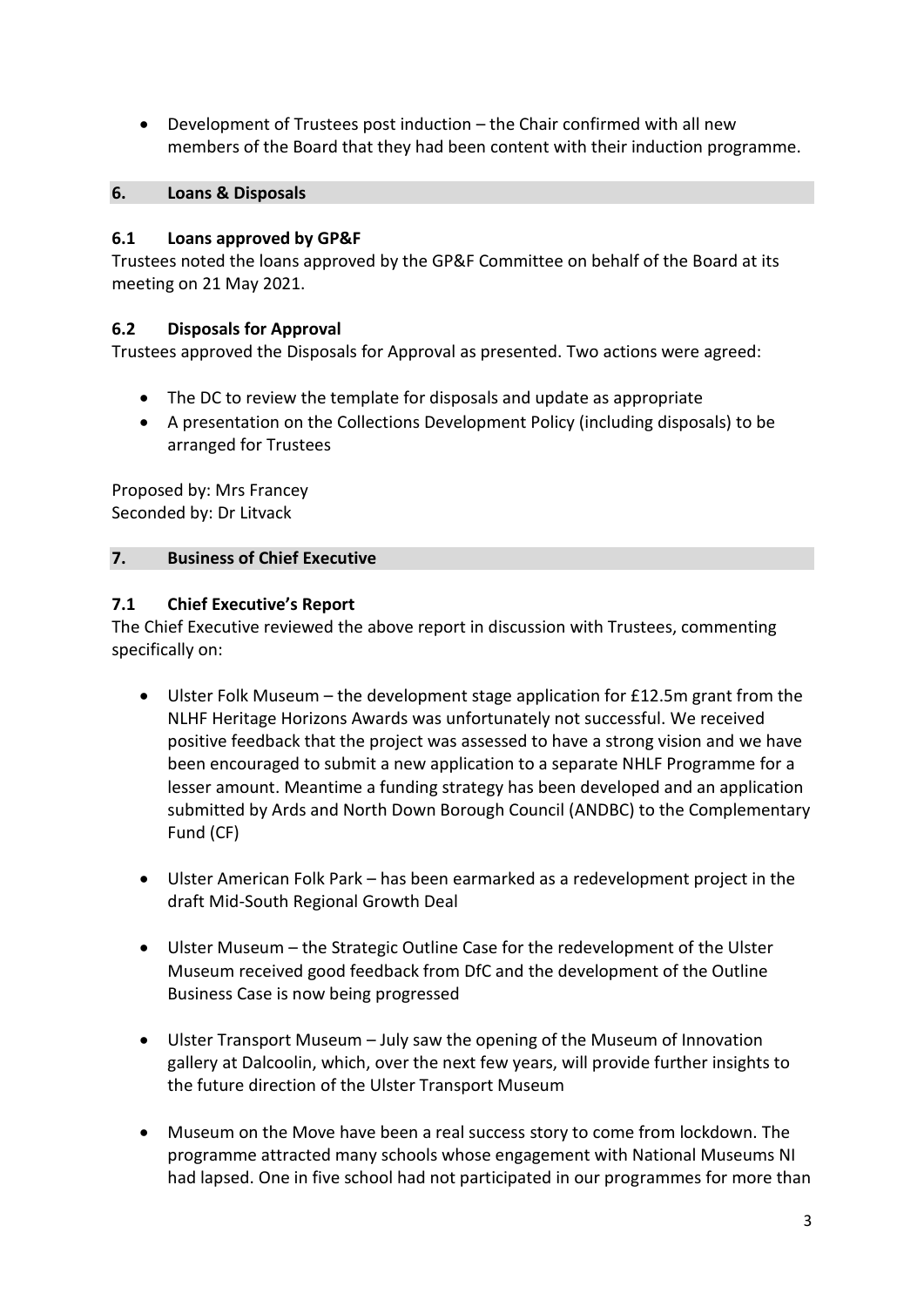five years and almost one-third of schools were located in rural communities. The programme reach was representative of pupils living in areas of multiple deprivation with 9% of schools located in the top 10% most deprived areas of NI and 23% of schools located in top 20% most deprived areas. The Education team are now preparing to deliver both 'Museum on the Move' and on-site programmes during the autumn term

- National Museums NI, with academic partners from Queen's University Belfast and Ulster University, has been successful in securing AHRC funding of £79,800 to support the development of the *Bad Bridget* experience at the Ulster American Folk Park
- Following on from the weekly and monthly staff updates from the Chief Executive over the last 5 years, HR/OD has worked with Audience Development to rebrand the monthly communications into a monthly newsletter
- The consultation/negotiation process with NIPSA on aspects of new terms and conditions for new staff was concluded in May and the recruitment process for new visitor services posts across all sites commenced in August
- Estimates of visitor numbers for 2021-22 are capped at 50% of pre-Covid-19 levels, which sharply reduces capacity for self-generated income
- The forecast deficit for the year is therefore circa £2.5m. DfC are aware of this position and discussions are ongoing. A bid has been submitted to the October Monitoring Round to meet this projected shortfall and allow us to plan and invest for future periods
- Public Affairs engagement has continued over recent months. The CEO highlighted the following visits:
	- Finance Minister visit to UM
	- Economy Minister visit to Museum of Innovation at UTM
	- Communities Minister visit to launch our partnership with The Conservation Volunteers
	- Education Minister visit to a primary school to experience a Museum of the Move workshop
- A new Memorandum of Understanding (MOU) has been established with the National Museum of Ireland (NMI) to provide a framework for cooperation and effective communication. It will also provide opportunities for the scoping of joint strategies, programmes and funding applications in response to potential opportunities

Trustees noted the report. The Chairman indicated that in the event that funds cannot be accessed, there will need to be further discussion with the Chairman for the use of (limited) Board Reserve Fund.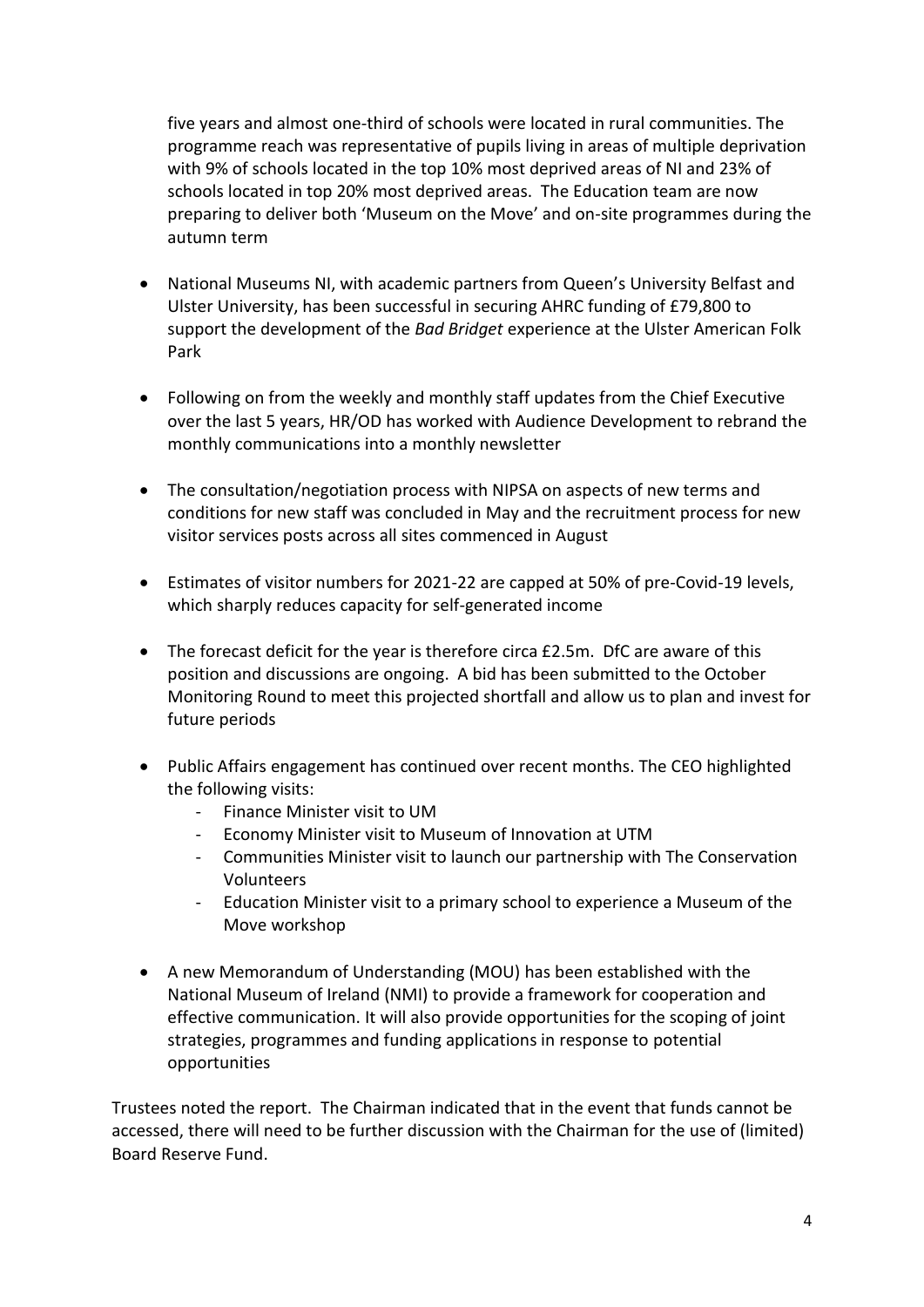## **8. Strategic Priorities**

# **8.1 Approach to Languages – Position Paper**

The DC advised that National Museums NI is a custodian and champion of our linguistic heritage, in terms of the languages and dialects of Ulster and Ireland – notably, English, Irish and Ulster Scots – and their connections in Great Britain, surrounding islands and Europe. As well as these 'native' languages, new opportunities exist to celebrate the broader tapestry of linguistic diversity in Northern Ireland today associated with ethnic minority communities. The paper presented outlined National Museums NI's commitment and actions to help progress the development and promotion of languages within our museums.

The Board approved the five commitments outlined in the paper to guide the organisations way forward in this important area.

Proposed by: Dr Litvack Seconded by: Dr Kelly

# **8.2 Corporate Repositioning Plan**

The Head of Audience Development presented the Corporate Repositioning Plan and advised that repositioning National Museums NI with external partners and audiences is a key Corporate Plan priority. Here For Good reminds those who may not understand us of the important and valuable role that museums can play at the heart of society.

The Board welcomed and noted the presentation.

## **9. Board of Trustees' Committees**

## **9.1 Audit & Risk Assurance Committee**

## **9.1.1 Adoption of Minutes of ARAC Meetings held on**

The Chairman of ARAC presented the minutes of 4 June 2021 meeting. Trustees adopted the minutes of the ARAC meetings of 4 June 2021.

Proposed by: Dr Litvack Seconded by: Mrs Molloy

## **9.1.2 Verbal update of Meeting held on 10 September 2021**

The Chairman of ARAC spoke to the note of the Committee meeting held on 10 September and highlighted the following:

- The Head of Finance and Governance took ARAC members through the Annual Report and Accounts which were presented with an unqualified opinion
- Mrs. Daphne Harshaw has agreed to serve as a nominated representative responsible for investigating staff concerns as part of the Raising Concerns (Whistleblowing) Policy and Procedure.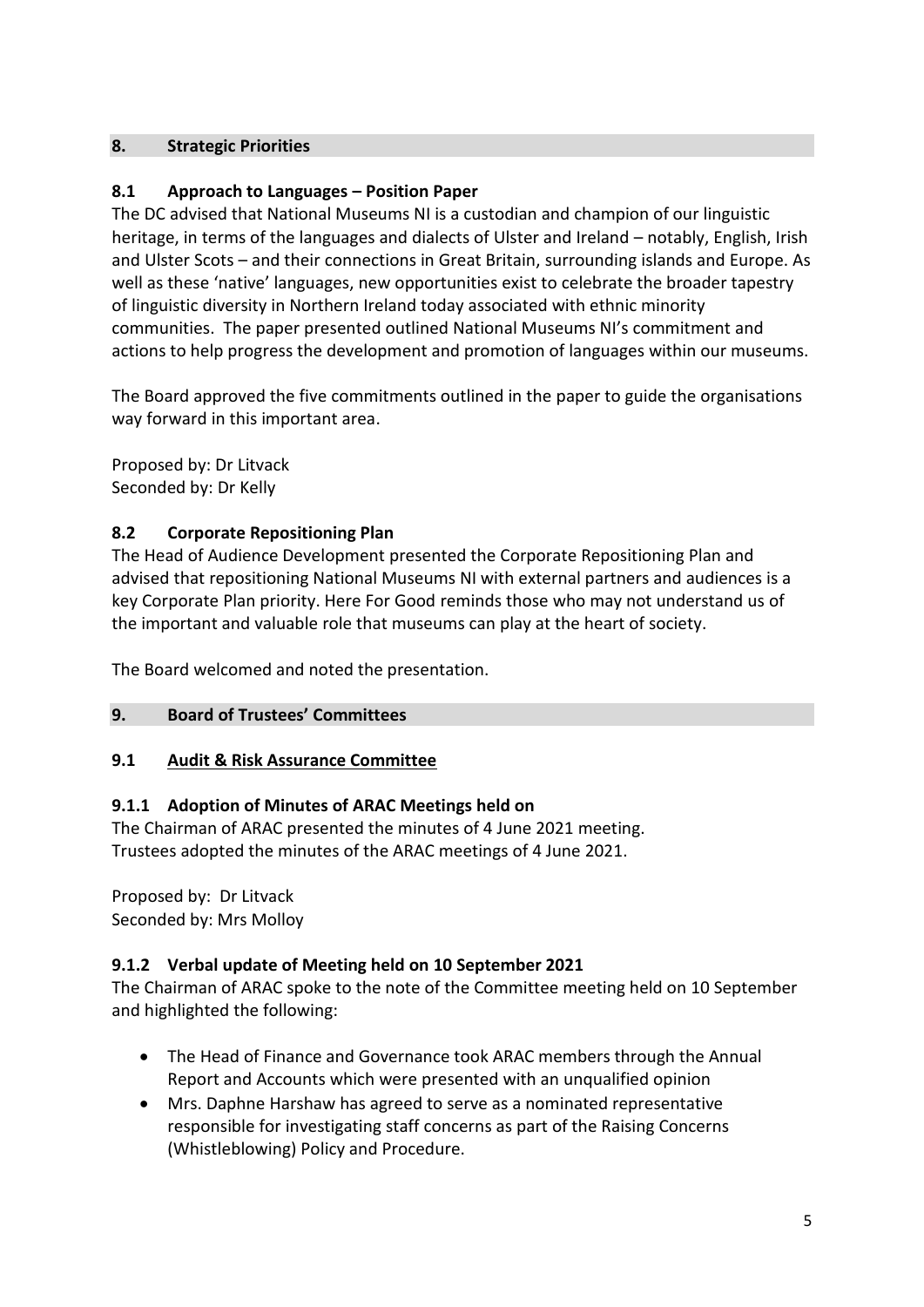Trustees noted the report.

# **Papers arising from ARAC meeting on 10 September 2021:**

# **9.1.3 Corporate Risk Register**

The Board noted the updates to the Corporate Risk Register.

# **9.1.4 Bi Annual Assurance Statement**

The BiAAS covers the period to the end of September 2021 and is due with the Department by 18 October 2021. The BiASS was reviewed by ARAC at its meeting on 11 September 2021 and is recommended to the Board. The Chair indicated that a comment be added to his sign off section regarding the financial position and forecast deficit.

# **9.1.5 Draft Report to Those Charged With Governance**

The CEO advised the draft Report To Those Charged With Governance was reviewed by ARAC at its meeting on 11 September 2021. The final report will be presented at Board meeting in December 2021.

The Board approved the papers: Proposed by: Dr Litvack Seconded by: Mrs Molloy

# **Policies for Approval from ARAC on 10 September 2021**

## **9.1.6 Risk Management Framework**

# **9.1.7 Raising Concerns (Whistleblowing) Policy and Procedure**

The Board approved the policies: Proposed by: Dr Litvack Seconded by: Mrs Molloy

## **9.2 General Purposes & Finance Committee**

# **9.2.1 Adoption of Minutes of GP&F Meeting held on 21 May 2021**

The Chairman of GP&F presented the minutes of the GP&F meeting. Trustees adopted the minutes of the GP&F meeting of 21 May 2021.

Proposed by: Dr Whan Seconded by: Professor Fleming

# **9.2.2 Verbal update of Meeting held on 27 August 2021**

The Chairman of GPF spoke to the note of the Committee meeting held on 27 August and highlighted the following:

- GPF Committee welcomed new Trustee Mr William McMullan
- Business Performance Report was greatly received in its new format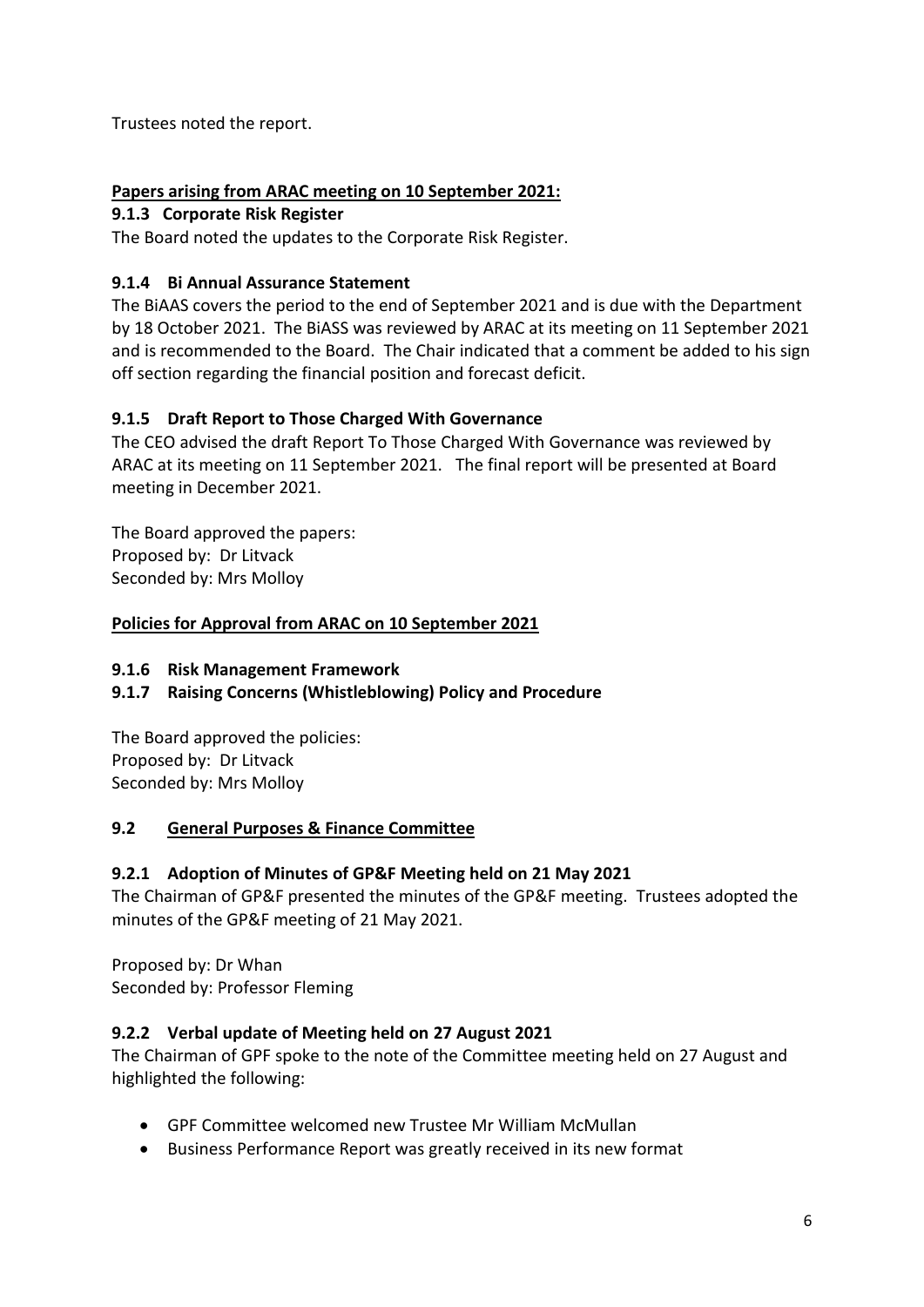- NIPSA letter was reviewed and it was agreed that a response would be sent from the Chairman of the Board
- Update on picture charge policy was presented
- A detailed report was presented by the COO on Health and Safety Performance for Q1 and the continued response to COVID
- Annual report on loans was approved on behalf of the Board

#### **Papers arising from GP&F meeting held on 27 August 2021:**

## **9.2.3 Performance Reports:**

#### **a) Financial Performance**

The Board noted the Financial Performance Report.

#### **b) Business Performance Report**

The Board noted the Business Plan Performance Report.

#### **9.2.4 For Approval:**

## **a) Collections Information & Access Policy**

The Board approved the policy: Proposed by: Dr Whan Seconded by: Professor Fleming

**10. FOIs**

The Board noted the FOI report.

#### **11. Any Other Business**

None noted

#### **13. Date of Next Meeting**

The Chairman advised Trustees that the next meeting of the Board would take place on 10 December 2021.

The Chairman closed the meeting at 13:12.

Signed:

…………………………………………………………………………………………………………………………………..

Date:

…………………………………………………………………………………………………………………………………